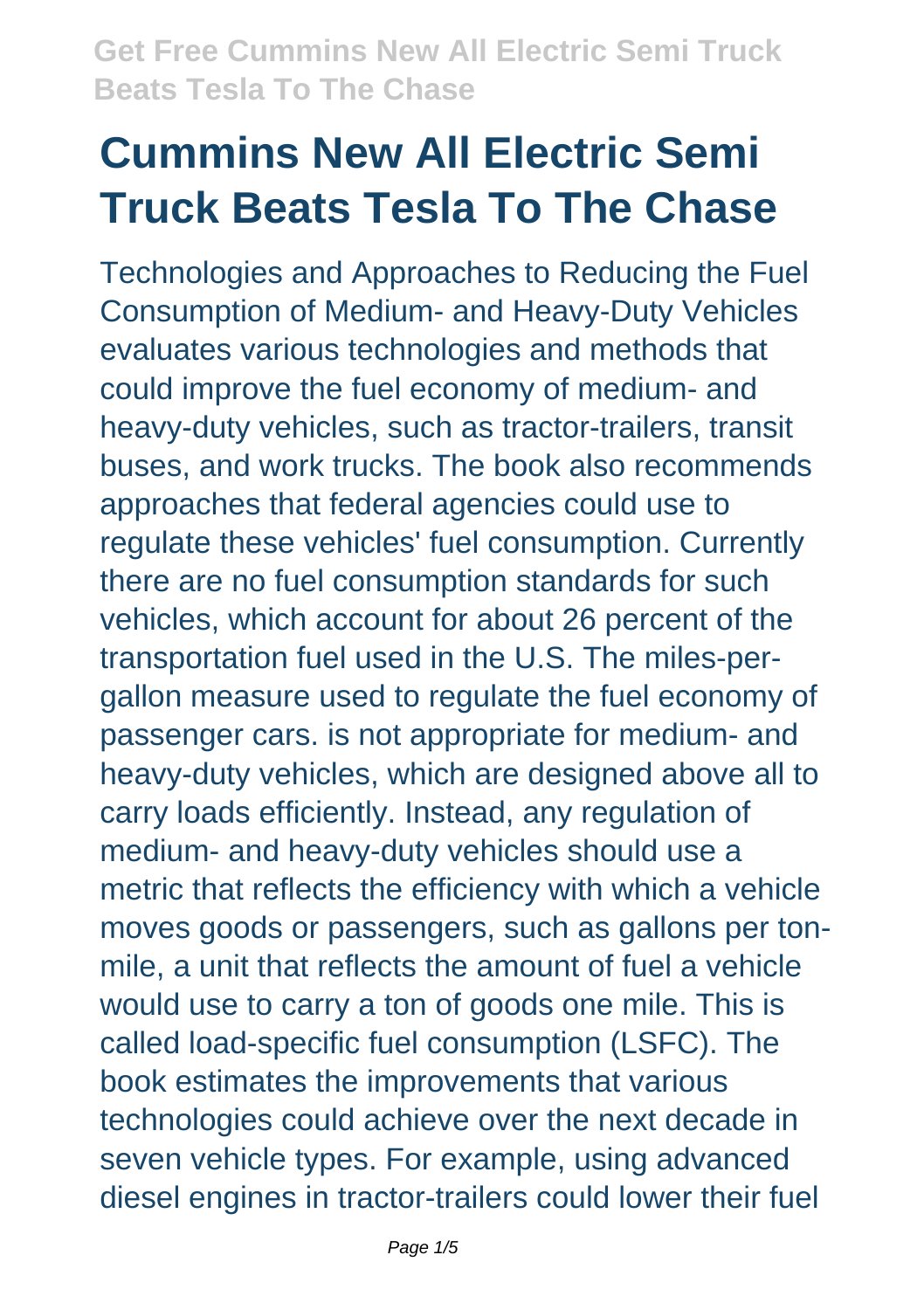consumption by up to 20 percent by 2020, and improved aerodynamics could yield an 11 percent reduction. Hybrid powertrains could lower the fuel consumption of vehicles that stop frequently, such as garbage trucks and transit buses, by as much 35 percent in the same time frame.

Fuel Cells: Current Technology Challenges and Future Research Needs is a one-of-a-kind, definitive reference source for technical students, researchers, government policymakers, and business leaders. Here in a single volume is a thorough review of government, corporate, and research institutions' policies and programs related to fuel cell development, and the effects of those programs on the success or failure of fuel cell initiatives. The book describes specific, internal corporate and academic R&D activities, levels of investment, strategies for technology acquisition, and reasons for success and failure. This volume provides an overview of past and present initiatives to improve and commercialize fuel cell technologies, as well as context and analysis to help potential investors assess current fuel cell commercialization activities and future prospects. Crucially, it also gives top executive policymakers and company presidents detailed policy recommendations on what should be done to successfully commercialize fuel cell technologies. Provides a clear and unbiased picture of current fuel cell research programs Outlines future research Page 2/5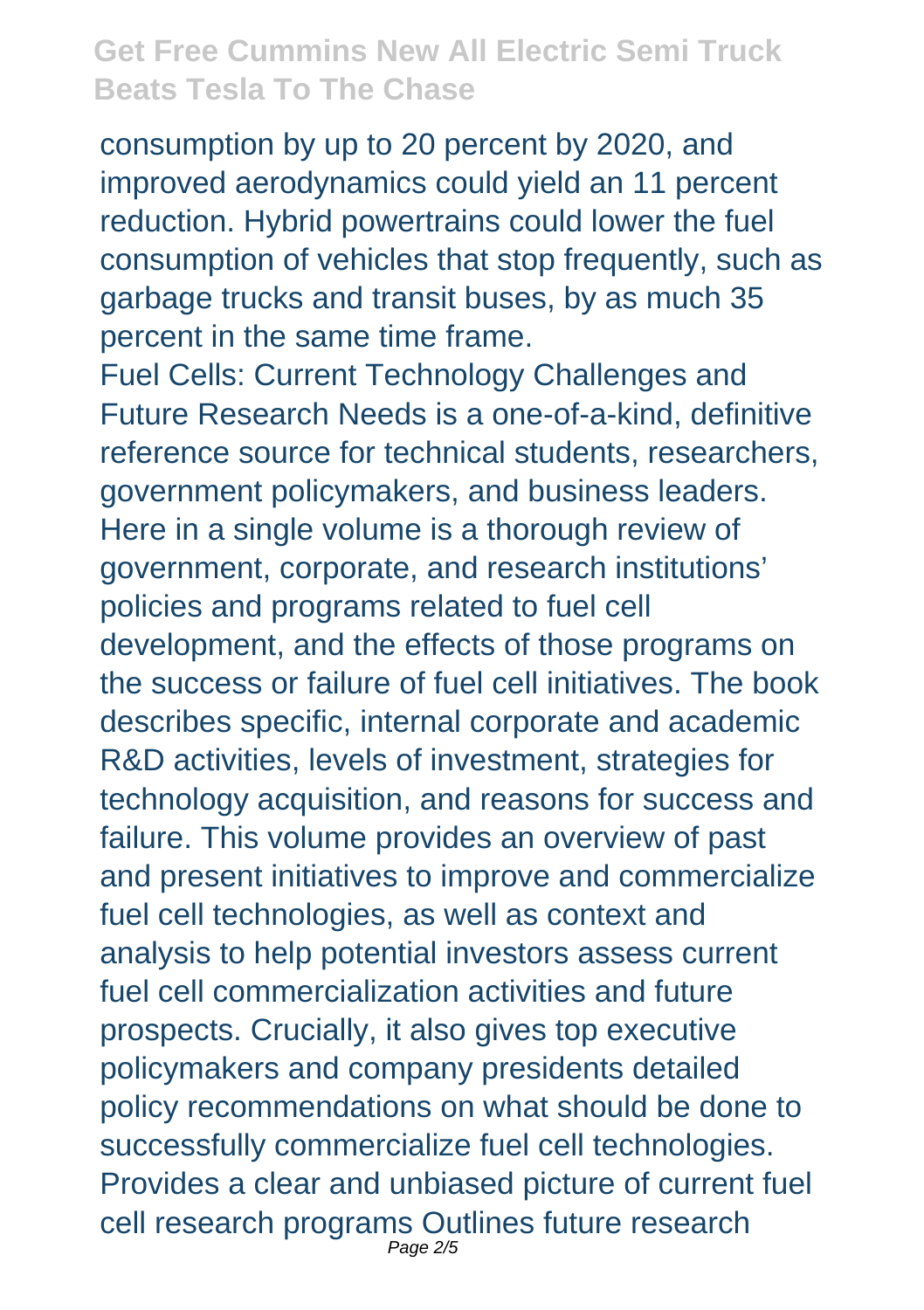needs Offers concrete policy recommendations Since 1926, includes the Annual statistical number, which supersedes the Pacific fisherman year book. Welcomed at end of the 19th century as the solution to the severe problem of horse manure in city streets, electric trucks soon became the norm for short-haul commercial deliveries. Though reliable, they were gradually replaced by gasoline-powered trucks for long-haul deliveries--although a fleet of electric milk trucks survived in Great Britain into the 1960s. Industrial electric vehicles never disappeared from factories and ports. During the past decade, with the availability of the lithium-ion battery, the electric truck is back on the road for all payloads and all distances. The fourth in a series covering the history and future of electric transport, this book chronicles the work of the innovative engineers who perfected e-trucks large and small.

Lightning: Physics and Effects is the first book that covers essentially all aspects of lightning, including lightning physics, lightning protection and the interaction of lightning with a variety of objects and systems as well as with the environment. It is written in a style that will be accessible to the technical non-expert and is addressed to anyone interested in lightning and its effects. This will include physicists, engineers working in the power, communications, computer and aviation industries, meteorologists, atmospheric chemists, foresters, ecologists, physicians working in the area of electrical trauma and architects. This comprehensive reference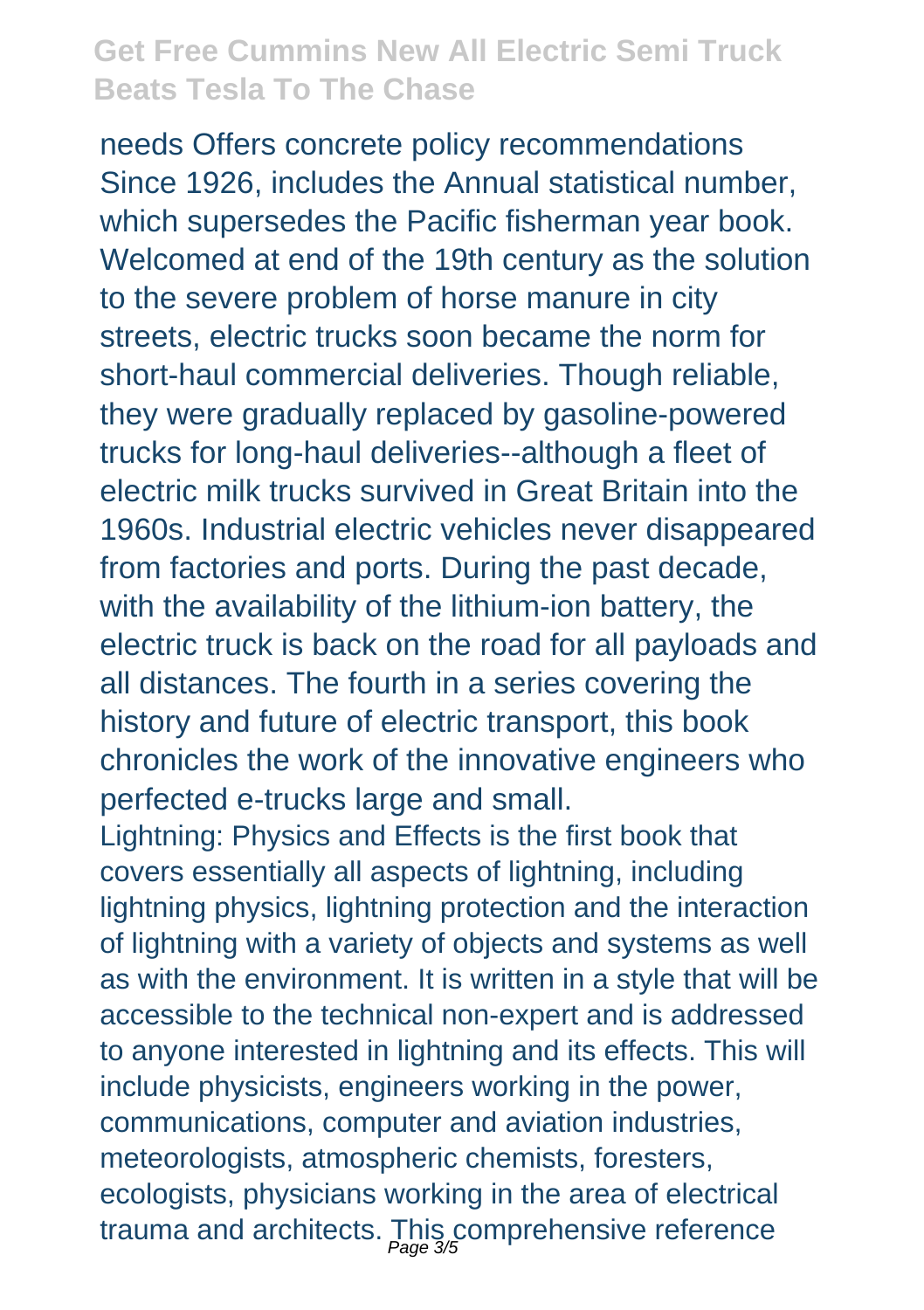volume contains over 300 illustrations, 70 tables containing quantitative information and a bibliography of more than 6000 references.

In July 2010, the National Research Council (NRC) appointed the Committee to Review the 21st Century Truck Partnership, Phase 2, to conduct an independent review of the 21st Century Truck Partnership (21CTP). The 21CTP is a cooperative research and development (R&D) partnership including four federal agencies-the U.S. Department of Energy (DOE), U.S. Department of Transportation (DOT), U.S. Department of Defense (DOD), and the U.S. Environmental Protection Agency (EPA)-and 15 industrial partners. The purpose of this Partnership is to reduce fuel consumption and emissions, increase heavy-duty vehicle safety, and support research, development, and demonstration to initiate commercially viable products and systems. This is the NRC's second report on the topic and it includes the committee's review of the Partnership as a whole, its major areas of focus, 21CTP's management and priority setting, efficient operations, and the new SuperTruck program.

MotorBoatingElectric TrucksA History of Delivery Vehicles, Semis, Forklifts and OthersMcFarland

The 21st Century Truck Partnership (21CTP), a cooperative research and development partnership formed by four federal agencies with 15 industrial partners, was launched in the year 2000 with high hopes that it would dramatically advance the technologies used in trucks and buses, yielding a cleaner, safer, more efficient generation of vehicles. Review of the 21st Century Truck Partnership critically examines and comments on the overall adequacy and balance of the Page 4/5